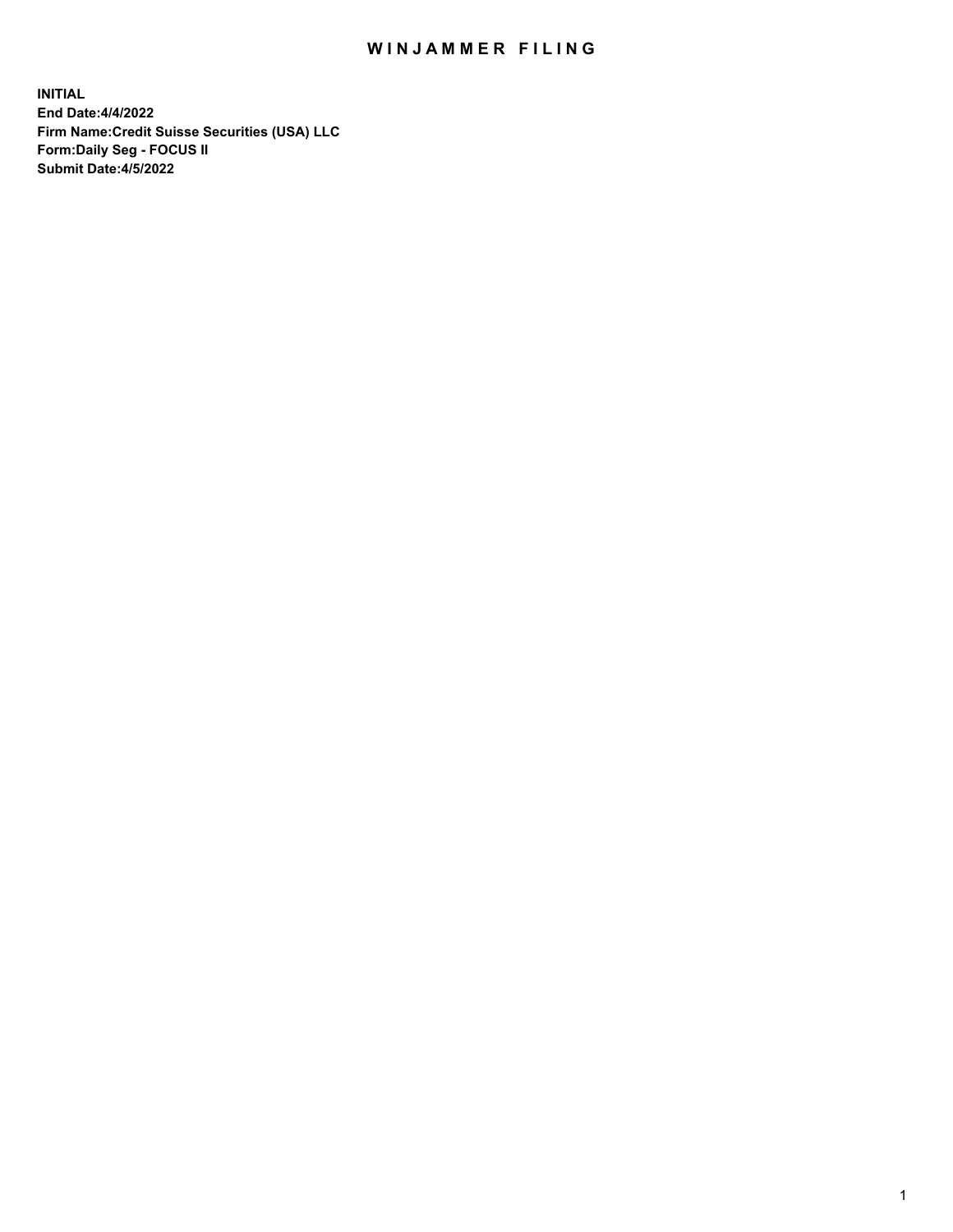**INITIAL**

#### **End Date:4/4/2022 Firm Name:Credit Suisse Securities (USA) LLC Form:Daily Seg - FOCUS II Submit Date:4/5/2022**

# **Daily Segregation - Cover Page**

| Name of Company                                                                   | <b>Credit Suisse Securities (USA)</b><br><b>LLC</b> |
|-----------------------------------------------------------------------------------|-----------------------------------------------------|
| <b>Contact Name</b>                                                               | <b>Alexander Baptiste</b>                           |
| <b>Contact Phone Number</b>                                                       | 919-994-6223                                        |
| <b>Contact Email Address</b>                                                      | alexander.baptiste@credit-suiss<br>e.com            |
| FCM's Customer Segregated Funds Residual Interest Target (choose one):            |                                                     |
| a. Minimum dollar amount: ; or                                                    |                                                     |
| b. Minimum percentage of customer segregated funds required:% ; or                | $\frac{0}{5}$                                       |
| c. Dollar amount range between: and; or                                           | 0 <sub>0</sub>                                      |
| d. Percentage range of customer segregated funds required between:% and%.         | 0 <sub>0</sub>                                      |
| FCM's Customer Secured Amount Funds Residual Interest Target (choose one):        |                                                     |
| a. Minimum dollar amount: ; or                                                    | $\frac{0}{5}$                                       |
| b. Minimum percentage of customer secured funds required:% ; or                   |                                                     |
| c. Dollar amount range between: and; or                                           | 0 <sub>0</sub>                                      |
| d. Percentage range of customer secured funds required between:% and%.            | 0 <sub>0</sub>                                      |
| FCM's Cleared Swaps Customer Collateral Residual Interest Target (choose one):    |                                                     |
| a. Minimum dollar amount: : or                                                    | $\frac{0}{5}$                                       |
| b. Minimum percentage of cleared swaps customer collateral required:% ; or        |                                                     |
| c. Dollar amount range between: and; or                                           | $\underline{0}$ $\underline{0}$                     |
| d. Percentage range of cleared swaps customer collateral required between:% and%. | 0 <sub>0</sub>                                      |

Attach supporting documents CH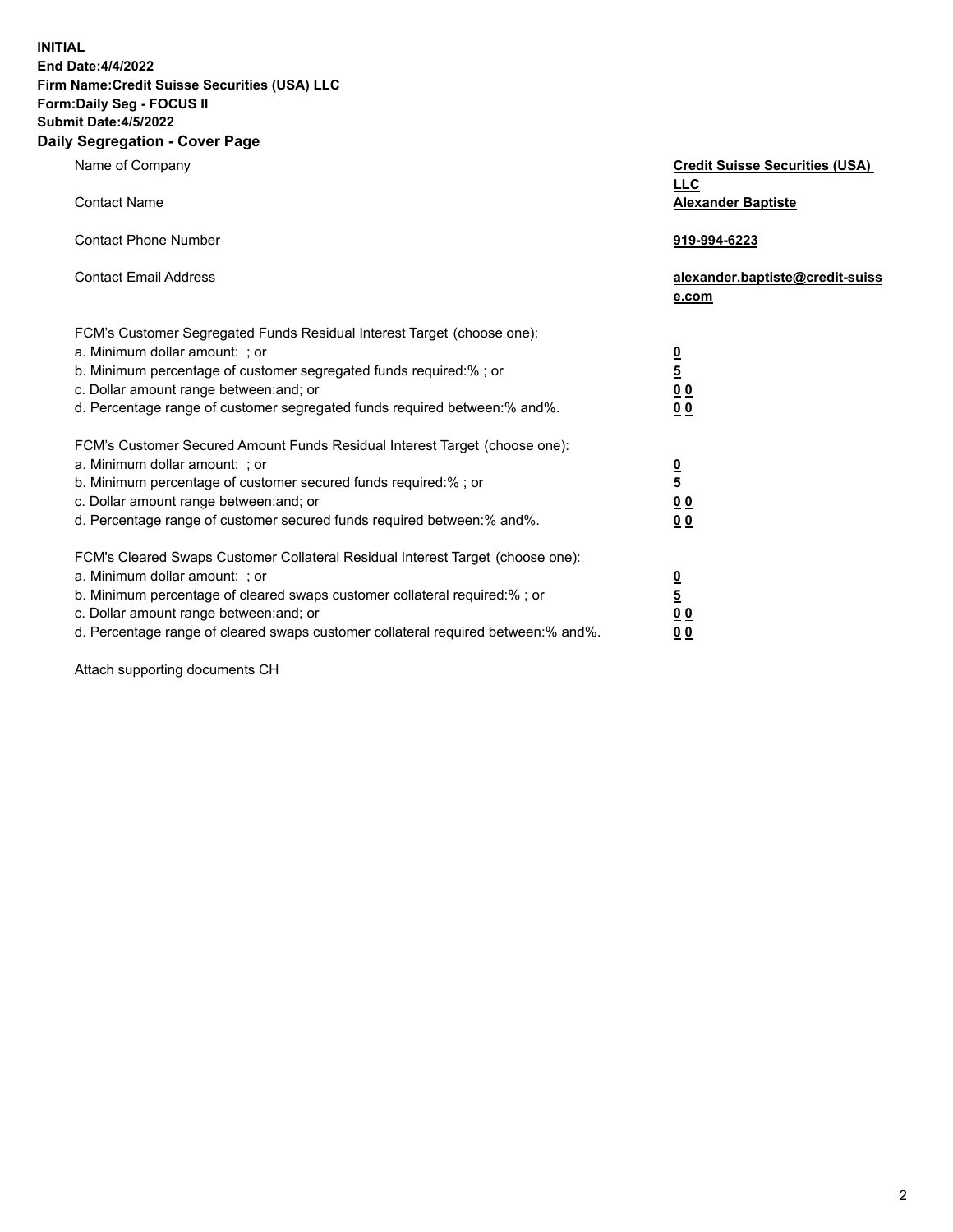## **INITIAL End Date:4/4/2022 Firm Name:Credit Suisse Securities (USA) LLC Form:Daily Seg - FOCUS II Submit Date:4/5/2022**

## **Daily Segregation - Secured Amounts**

|     | Foreign Futures and Foreign Options Secured Amounts                                         |                                 |
|-----|---------------------------------------------------------------------------------------------|---------------------------------|
|     | Amount required to be set aside pursuant to law, rule or regulation of a foreign            | $0$ [7305]                      |
|     | government or a rule of a self-regulatory organization authorized thereunder                |                                 |
| 1.  | Net ledger balance - Foreign Futures and Foreign Option Trading - All Customers             |                                 |
|     | A. Cash                                                                                     | 2,950,780,530 [7315]            |
|     | B. Securities (at market)                                                                   | 30,356,639 [7317]               |
| 2.  | Net unrealized profit (loss) in open futures contracts traded on a foreign board of trade   | -1,258,215,327 [7325]           |
| 3.  | Exchange traded options                                                                     |                                 |
|     | a. Market value of open option contracts purchased on a foreign board of trade              | 10,418,473 [7335]               |
|     | b. Market value of open contracts granted (sold) on a foreign board of trade                | $0$ [7337]                      |
| 4.  | Net equity (deficit) (add lines 1. 2. and 3.)                                               | 1,733,340,315 [7345]            |
| 5.  | Account liquidating to a deficit and account with a debit balances - gross amount           | 3,075,946 [7351]                |
|     | Less: amount offset by customer owned securities                                            | -3,021,363 [7352] 54,583 [7354] |
| 6.  | Amount required to be set aside as the secured amount - Net Liquidating Equity              | 1,733,394,898 [7355]            |
|     | Method (add lines 4 and 5)                                                                  |                                 |
| 7.  | Greater of amount required to be set aside pursuant to foreign jurisdiction (above) or line | 1,733,394,899 [7360]            |
|     | 6.                                                                                          |                                 |
|     | FUNDS DEPOSITED IN SEPARATE REGULATION 30.7 ACCOUNTS                                        |                                 |
| 1.  | Cash in banks                                                                               |                                 |
|     | A. Banks located in the United States                                                       | 92,481,282 [7500]               |
|     | B. Other banks qualified under Regulation 30.7                                              | 202,523,289 [7520] 295,004,571  |
|     |                                                                                             | [7530]                          |
| 2.  | Securities                                                                                  |                                 |
|     | A. In safekeeping with banks located in the United States                                   | 30,356,639 [7540]               |
|     | B. In safekeeping with other banks qualified under Regulation 30.7                          | 0 [7560] 30,356,639 [7570]      |
| 3.  | Equities with registered futures commission merchants                                       |                                 |
|     | A. Cash                                                                                     | $0$ [7580]                      |
|     | <b>B.</b> Securities                                                                        | $0$ [7590]                      |
|     | C. Unrealized gain (loss) on open futures contracts                                         | $0$ [7600]                      |
|     | D. Value of long option contracts                                                           | $0$ [7610]                      |
|     | E. Value of short option contracts                                                          | 0 [7615] 0 [7620]               |
| 4.  | Amounts held by clearing organizations of foreign boards of trade                           |                                 |
|     | A. Cash                                                                                     | $0$ [7640]                      |
|     | <b>B.</b> Securities                                                                        | $0$ [7650]                      |
|     | C. Amount due to (from) clearing organization - daily variation                             | $0$ [7660]                      |
|     | D. Value of long option contracts                                                           | $0$ [7670]                      |
|     | E. Value of short option contracts                                                          | 0 [7675] 0 [7680]               |
| 5.  | Amounts held by members of foreign boards of trade                                          |                                 |
|     | A. Cash                                                                                     | 3,045,896,548 [7700]            |
|     | <b>B.</b> Securities                                                                        | $0$ [7710]                      |
|     | C. Unrealized gain (loss) on open futures contracts                                         | -1,349,306,412 [7720]           |
|     | D. Value of long option contracts                                                           | 10,418,473 [7730]               |
|     | E. Value of short option contracts                                                          | 0 [7735] 1,707,008,609 [7740]   |
| 6.  | Amounts with other depositories designated by a foreign board of trade                      | 0 [7760]                        |
| 7.  | Segregated funds on hand                                                                    | $0$ [7765]                      |
| 8.  | Total funds in separate section 30.7 accounts                                               | 2,032,369,819 [7770]            |
| 9.  | Excess (deficiency) Set Aside for Secured Amount (subtract line 7 Secured Statement         | 298,974,920 [7380]              |
|     | Page 1 from Line 8)                                                                         |                                 |
| 10. | Management Target Amount for Excess funds in separate section 30.7 accounts                 | 86,669,745 [7780]               |

11. Excess (deficiency) funds in separate 30.7 accounts over (under) Management Target **212,305,175** [7785]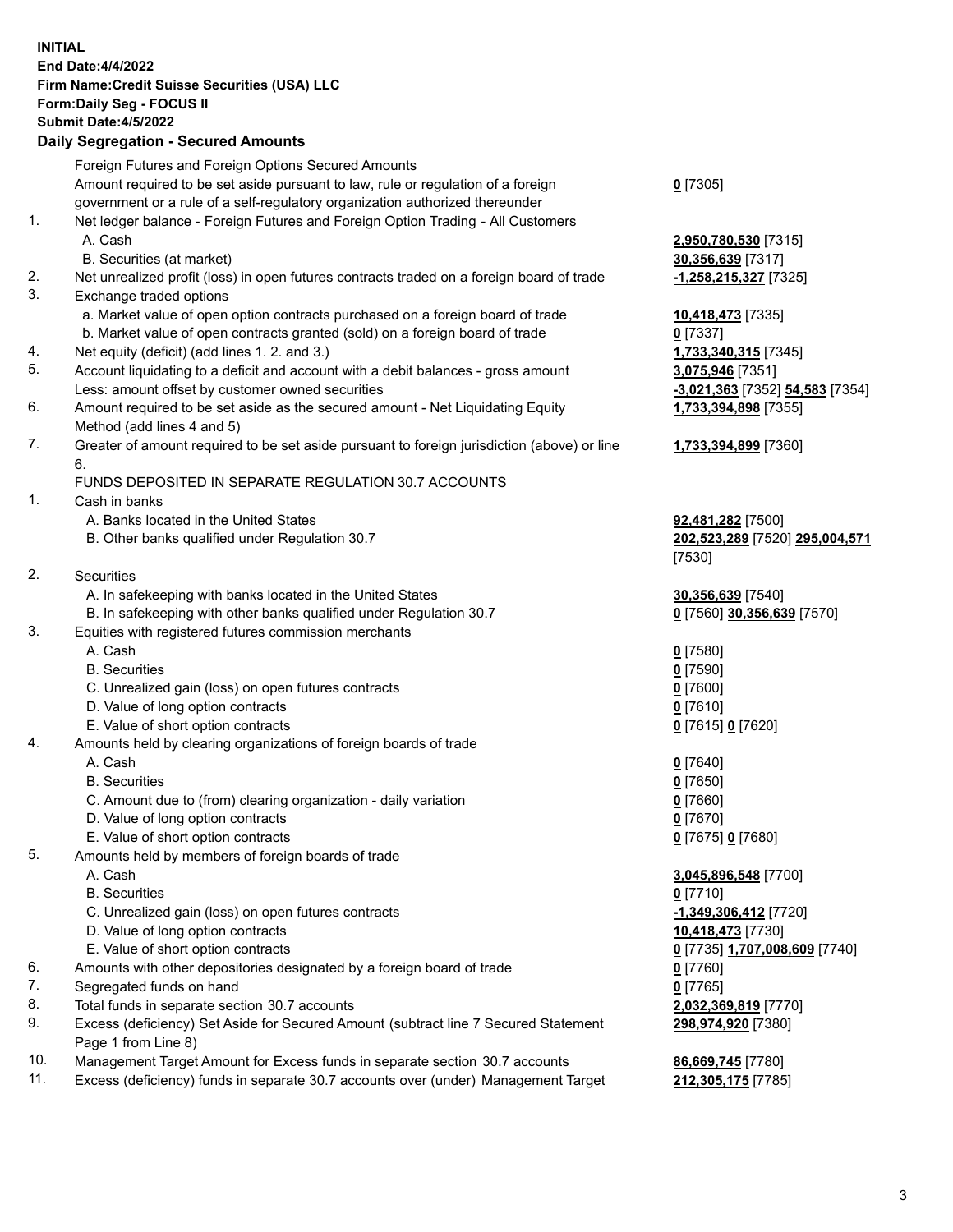|     | <b>INITIAL</b>                                                                      |                                   |
|-----|-------------------------------------------------------------------------------------|-----------------------------------|
|     | End Date: 4/4/2022                                                                  |                                   |
|     | Firm Name: Credit Suisse Securities (USA) LLC                                       |                                   |
|     | Form: Daily Seg - FOCUS II                                                          |                                   |
|     | <b>Submit Date: 4/5/2022</b>                                                        |                                   |
|     | Daily Segregation - Segregation Statement                                           |                                   |
|     | SEGREGATION REQUIREMENTS(Section 4d(2) of the CEAct)                                |                                   |
| 1.  | Net ledger balance                                                                  |                                   |
|     | A. Cash                                                                             | 648,171,362 [7010]                |
|     | B. Securities (at market)                                                           | 393,688,386 [7020]                |
| 2.  | Net unrealized profit (loss) in open futures contracts traded on a contract market  | <u>-103,769,182</u> [7030]        |
| 3.  | Exchange traded options                                                             |                                   |
|     | A. Add market value of open option contracts purchased on a contract market         | 54,493,656 [7032]                 |
|     | B. Deduct market value of open option contracts granted (sold) on a contract market | -46,498,356 [7033]                |
| 4.  | Net equity (deficit) (add lines 1, 2 and 3)                                         | 946,085,866 [7040]                |
| 5.  | Accounts liquidating to a deficit and accounts with                                 |                                   |
|     | debit balances - gross amount                                                       | 15,713,203 [7045]                 |
|     | Less: amount offset by customer securities                                          | -15,212,670 [7047] 500,533 [7050] |
| 6.  | Amount required to be segregated (add lines 4 and 5)                                | 946,586,399 [7060]                |
|     | FUNDS IN SEGREGATED ACCOUNTS                                                        |                                   |
| 7.  | Deposited in segregated funds bank accounts                                         |                                   |
|     | A. Cash                                                                             | 105,403,138 [7070]                |
|     | B. Securities representing investments of customers' funds (at market)              | $0$ [7080]                        |
|     | C. Securities held for particular customers or option customers in lieu of cash (at | 374,138,412 [7090]                |
|     | market)                                                                             |                                   |
| 8.  | Margins on deposit with derivatives clearing organizations of contract markets      |                                   |
|     | A. Cash                                                                             | 725,792,311 [7100]                |
|     | B. Securities representing investments of customers' funds (at market)              | $0$ [7110]                        |
|     | C. Securities held for particular customers or option customers in lieu of cash (at | 19,549,974 [7120]                 |
|     | market)                                                                             |                                   |
| 9.  | Net settlement from (to) derivatives clearing organizations of contract markets     | -3,229,270 [7130]                 |
| 10. | Exchange traded options                                                             |                                   |
|     | A. Value of open long option contracts                                              | 54,493,656 [7132]                 |
|     | B. Value of open short option contracts                                             | -46,498,356 [7133]                |
| 11. | Net equities with other FCMs                                                        |                                   |
|     | A. Net liquidating equity                                                           | 156,353 [7140]                    |
|     | B. Securities representing investments of customers' funds (at market)              | $0$ [7160]                        |
|     | C. Securities held for particular customers or option customers in lieu of cash (at | $0$ [7170]                        |
|     | market)                                                                             |                                   |
| 12. | Segregated funds on hand                                                            | $0$ [7150]                        |
| 13. | Total amount in segregation (add lines 7 through 12)                                | 1,229,806,218 [7180]              |
| 14. | Excess (deficiency) funds in segregation (subtract line 6 from line 13)             | 283,219,819 [7190]                |
| 15. | Management Target Amount for Excess funds in segregation                            | 47,329,320 [7194]                 |
| 16. | Excess (deficiency) funds in segregation over (under) Management Target Amount      | 235,890,499 [7198]                |
|     | Excess                                                                              |                                   |